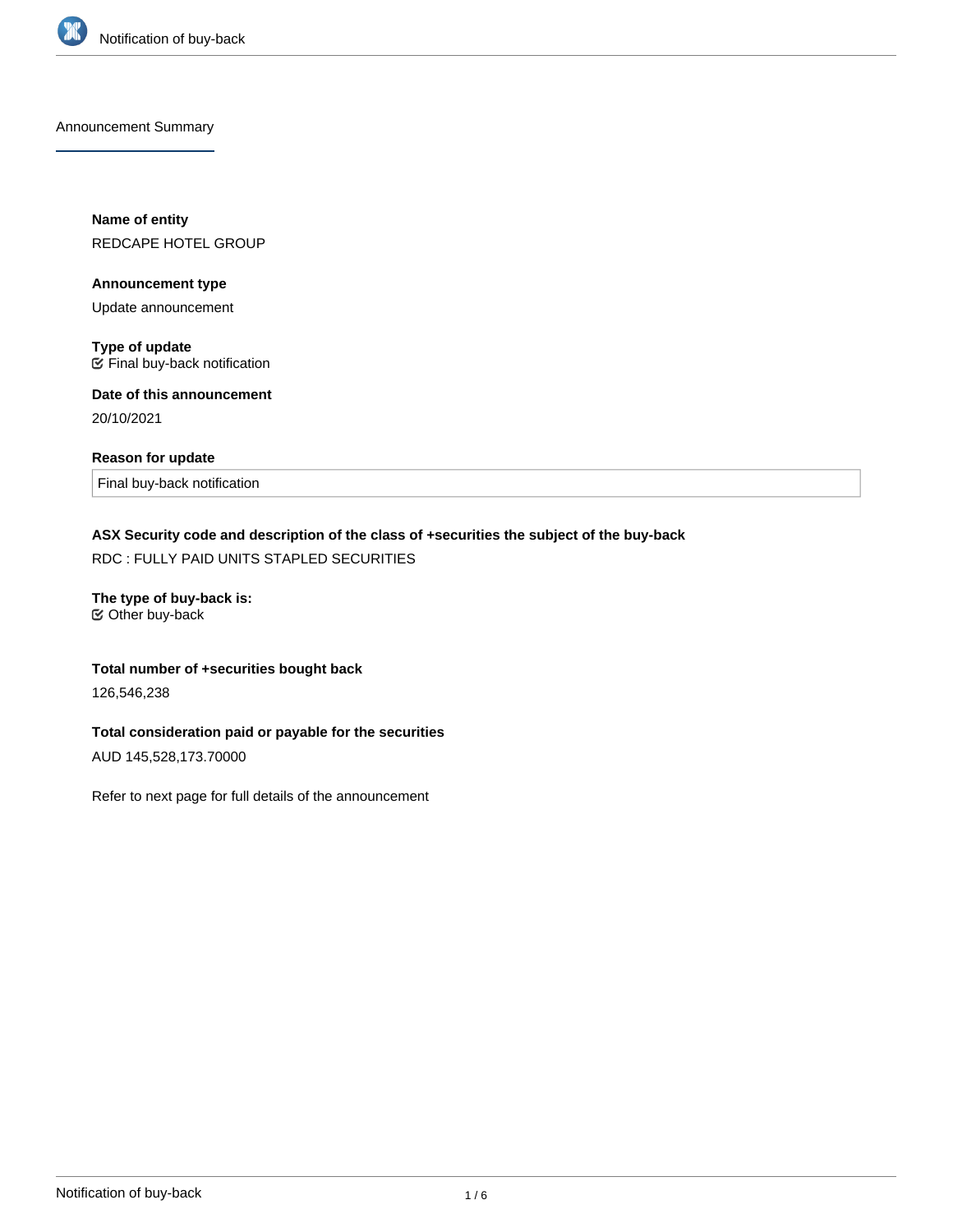

Part 1 - Entity and announcement details

### **1.1 Name of entity**

REDCAPE HOTEL GROUP

We (the entity named above) provide the following information about our buy-back.

## **1.2 Registration number type** ARSN

**Registration number** 629354614

**1.3 ASX issuer code**

RDC

**1.4 The announcement is** Update/amendment to previous announcement

## **1.4a Type of update**

Final buy-back notification

## **1.4b Reason for update**

Final buy-back notification

## **1.4c Date of initial notification of buy-back**

13/9/2021

## **1.4d Date of previous announcement to this update**

13/9/2021

## **1.5 Date of this announcement**

20/10/2021

# **1.6 ASX Security code and description of the class of +securities the subject of the buy-back**

RDC : FULLY PAID UNITS STAPLED SECURITIES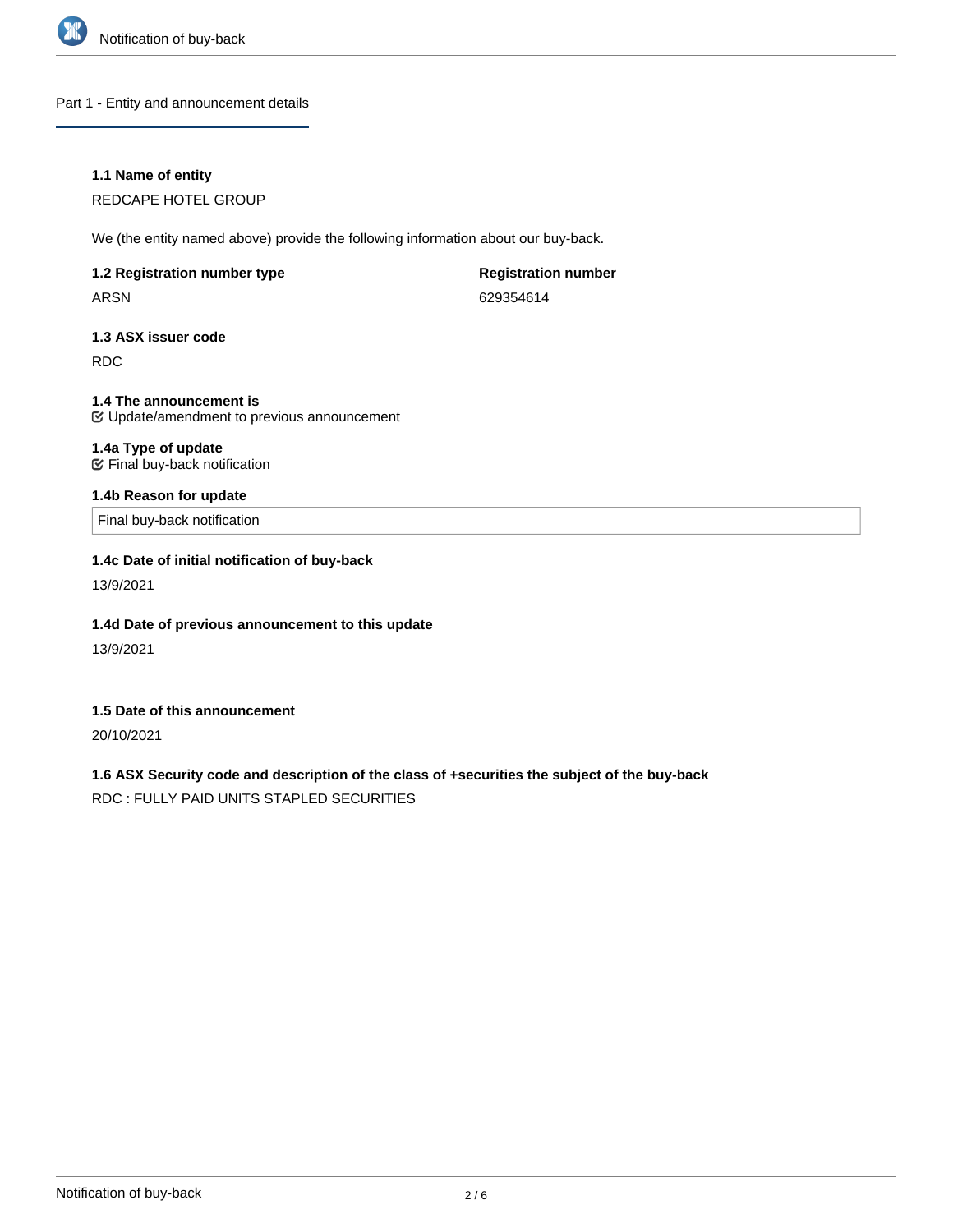

## Part 2 - Type of buy-back

## **2.1 The type of buy-back is:**

Other buy-back

# **2.2 Please describe the type of buy-back**

Off-market buyback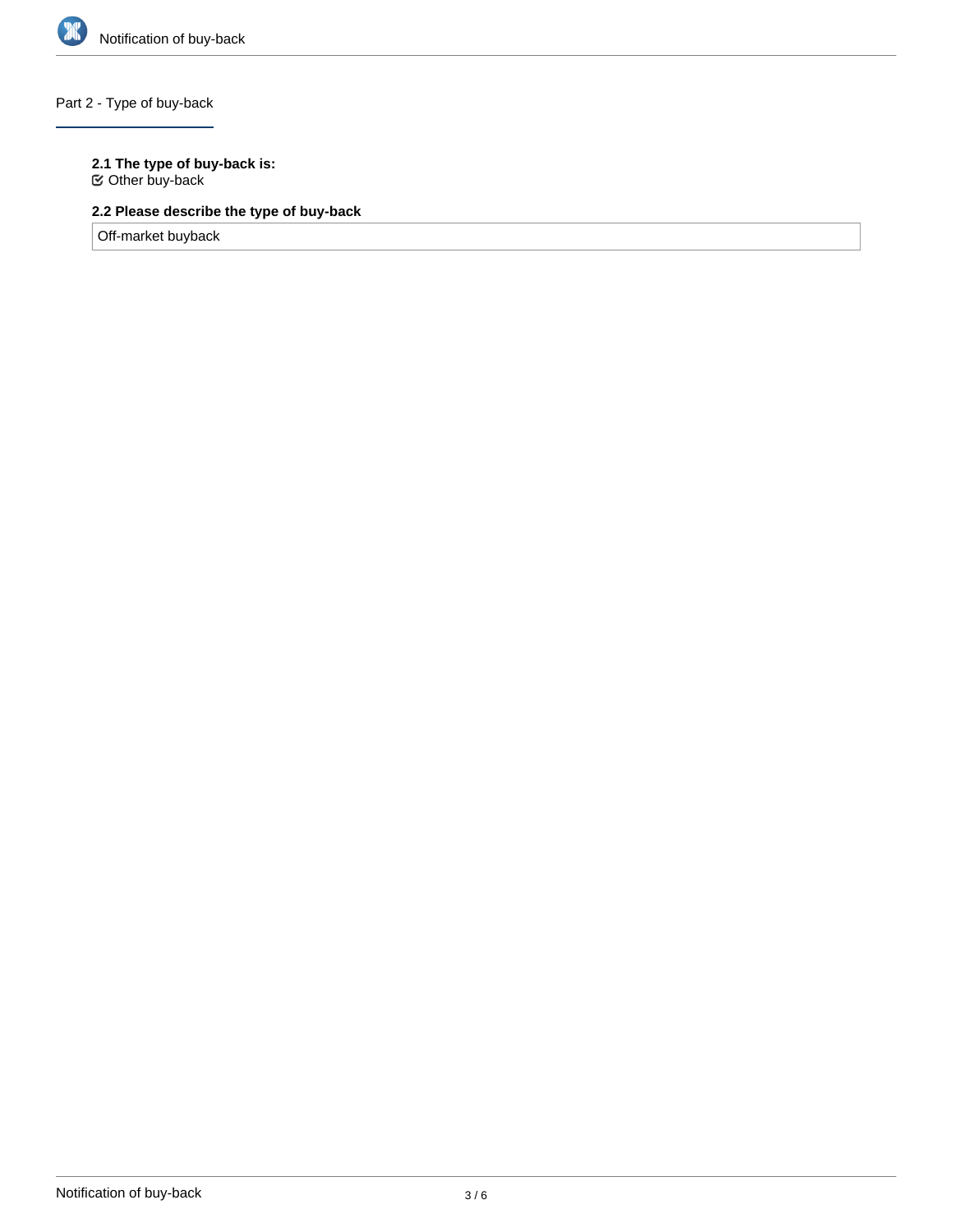

Part 3 - Buy-back details

Part 3A - Details of +securities, price and reason

**3A.1 Total number of +securities on issue in the class of +securities to be bought back**

552,200,000

**3A.2 Total number of +securities proposed to be bought back**

215,000,000

**3A.9 Are the +securities being bought back for a cash consideration?** Yes

**3A.9a Is the price to be paid for +securities bought back known?** Yes

**3A.9a.1 In what currency will the buy-back consideration 3A.9a.2 Buy-back price per +security be paid?**

AUD - Australian Dollar

1.15000000

#### **3A.12 Reason for buy-back**

Buyback offered in the one month prior to Delisting to allow Securityholders to exit all (subject to potential scale back of no more than 40% aggregate) or part of their investment prior to Delisting. Refer to section 8 of the Explanatory Statement to the Notice of Meeting dated 18 August 2021 as disclosed to the ASX

Part 3B - Buy-back restrictions and conditions

**3B.1 Does the buy-back require security holder approval?** No

**3B.2 Are there any restrictions on foreign participation in the buy-back** Yes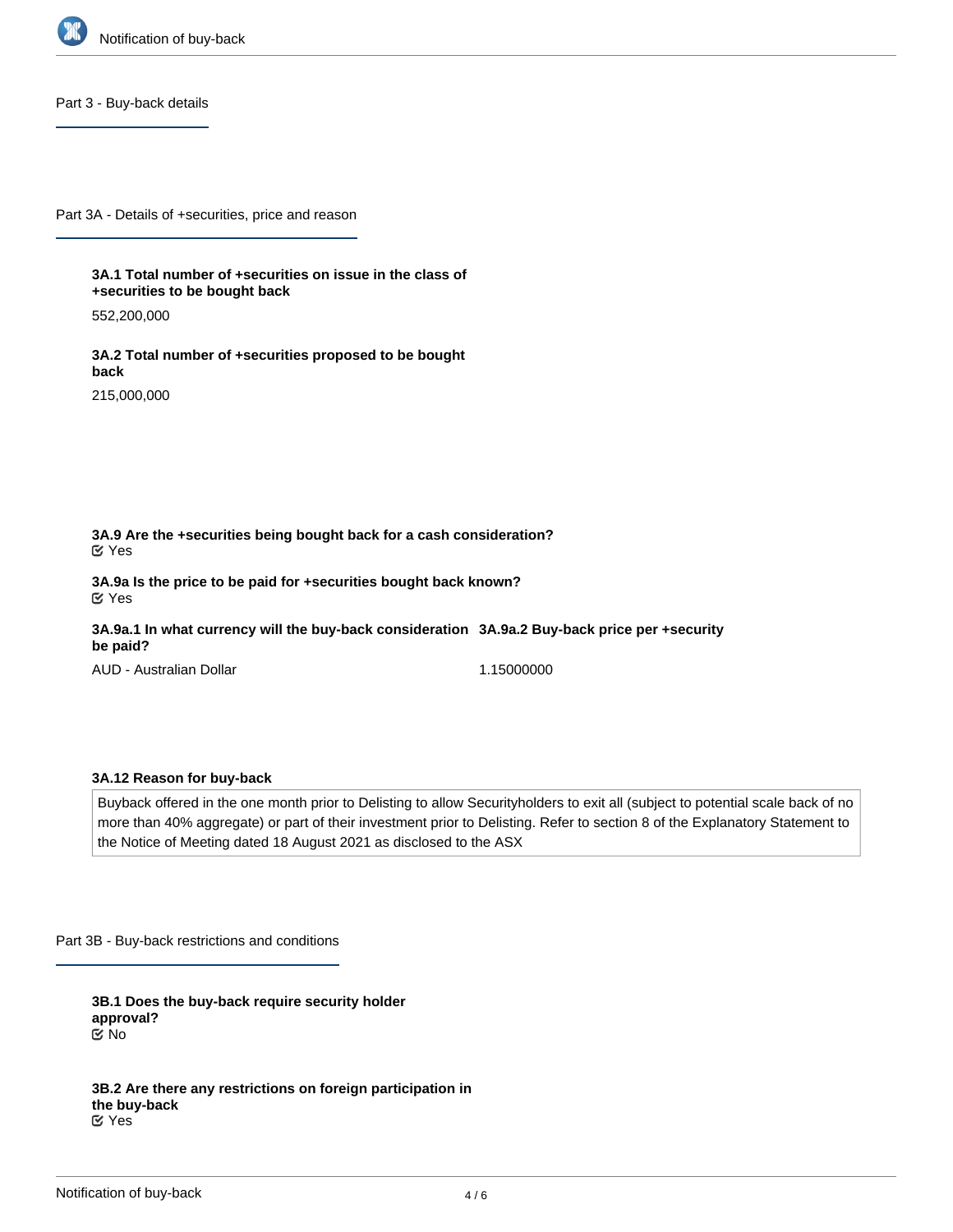

#### **3B.2a Please summarise the restrictions on foreign participation**

Securities may not be offered for purchase in any country outside Australian and New Zealand except to the extent permitted at Section 11.5 of the Explanatory Memorandum to the Notice of Meeting dated 18 August 2021 in respect of China, Hong Kong, Malaysia, Singapore, South Africa, United Kingdom & United States.

**3B.2b For holdings in the name of a custodian or nominee, will the foreign participation restrictions be applied to the address of the custodian or nominee or the address of the beneficial holder?** Custodian/Nominee

**3B.3 Are there any other conditions that need to be satisfied before the buy-back offer becomes unconditional?** Yes

## **3B.3a Please summarise the conditions**

Buyback offer subject to

Maximum number of Redcape securities to be bought back is 215 million securities at \$1.15 per security (Buy-back Limit)

- If acceptances exceed the Buy-Back Limit, scale-back will occur on pro-rata basis (subject to provision for unmarketable parcels)

Part 3C - Key dates

#### **Employee Share Scheme, Selective and Other Buy-Backs**

**3C.1 Anticipated date buy-back will occur** 27/10/2021

Part 3D - Other Information

## **3D.1 Any other information the entity wishes to notify to ASX about the buy-back**

n/a